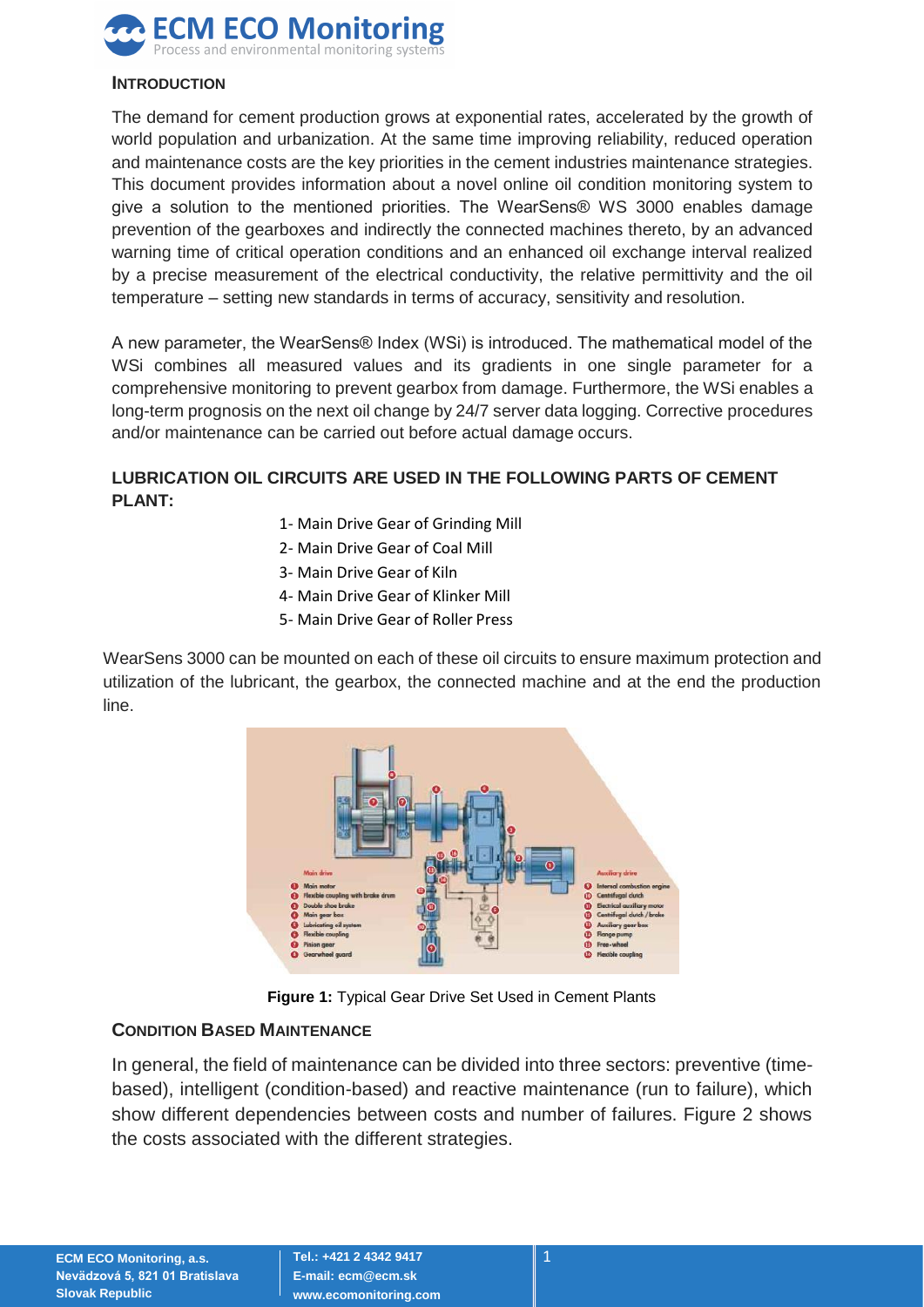



**Figure 2:** Costs associated with traditional maintenance strategies [P. Tchakoua 2014].

From this graph, the optimal point in terms of costs and number of failures can be identified within the centre of the intelligent maintenance sector; intelligent maintenance (= condition based maintenance) is realized with the online oil condition monitoring solution WearSens® WS3000 by indicating critical problems of the gearbox or engine at an earliest stage. Due to the high requirements of the lubricant it is getting even more important to monitor the oil condition in real time to prevent the gearbox from damage and unplanned down times.

### **TECHNICAL OVERVIEW - BASICS**

WearSens® WS3000 is an online, continuous system for oil condition monitoring. This permits the reliable detection of incipient damage and the early identification of critical lubrication conditions of bearings and other transmission elements in the gearbox.



**Figure 3:** Process Visualization of a Typical Cement Plant

Wear of the bearing at touching contact surfaces, metal debris, foreign particles, suspended solids and chemically broken oil molecules, which forms acids or soaps all lead to an increase in the electrical conductivity. This increase directly correlates to gear wear and the degree of contamination of the oil due to the initial low conductivity of the oil and relatively high

**ECM ECO Monitoring, a.s. Nevädzová 5, 821 01 Bratislava Slovak Republic**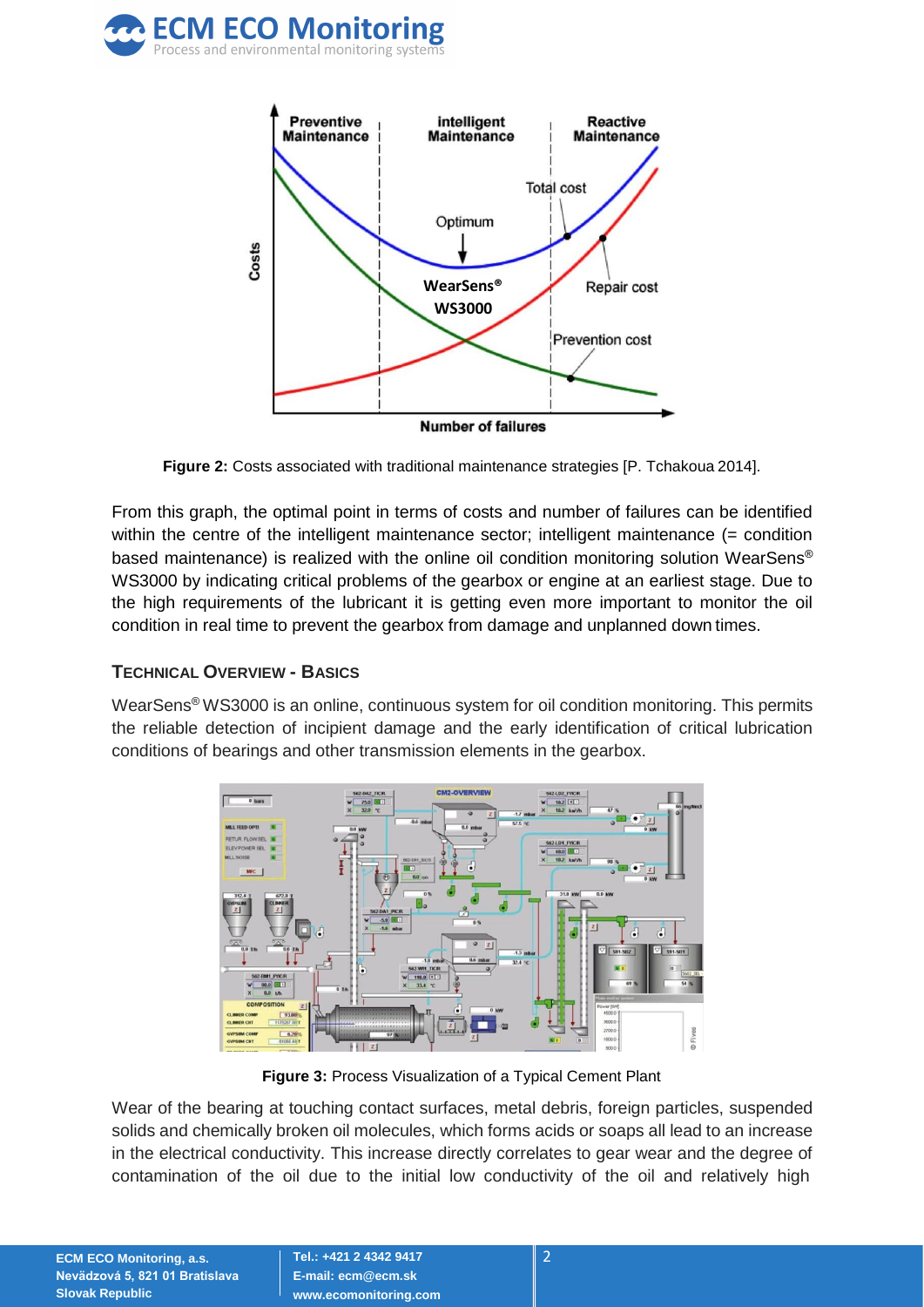

conductivity of the contamination products. Ideally suited for the **early detection of damage**, it detects changes in the oil-machine system by measuring from the outset before any damage occurs (see figure 4). In addition, preventive maintenance measures are indicated. The sensor system increases the operational reliability, increases service life and reduces downtime periods. Oil change intervals are adjusted to actual needs and economic and ecological efficiency improvements are achieved.





The crucial difference between the existing technologies and the state-of-the-art WearSens® system consists in the **damage prevention and wear limitation**, however, the particle counter **displays damage done**. The optical particle counter detects particles from a size of 4 microns. From the number of particles, it provides conclusions about the **state of wear or existing damage**.

The additive consumption in gearbox oils can be detected from the electrical conductivity changes and the additional high-precision measurement of the relative permittivity. Continuous evaluation of the chemical aging of the lubricant during operation opens up a new method for preventing premature bearing failures, occurring under stress conditions in gearboxes by timely implementation of appropriate corrective measures (oil change on demand).

# **INSTALLATION OF THE WEARSENS® WS 3000 SENSOR SYSTEM, INTERFACES**

The WearSens® WS3000 oil condition monitoring system can be easily installed into existing oil and fuel lines, either in the main line or in a smaller bypass line (see figure 5). A comprehensive list of communication interfaces to connect the sensor system to the existing data structure is shown below in figure 5 on the right side. Furthermore the recorded data can be transferred with high encryption to a cloud based SQL database with 24/7 full data access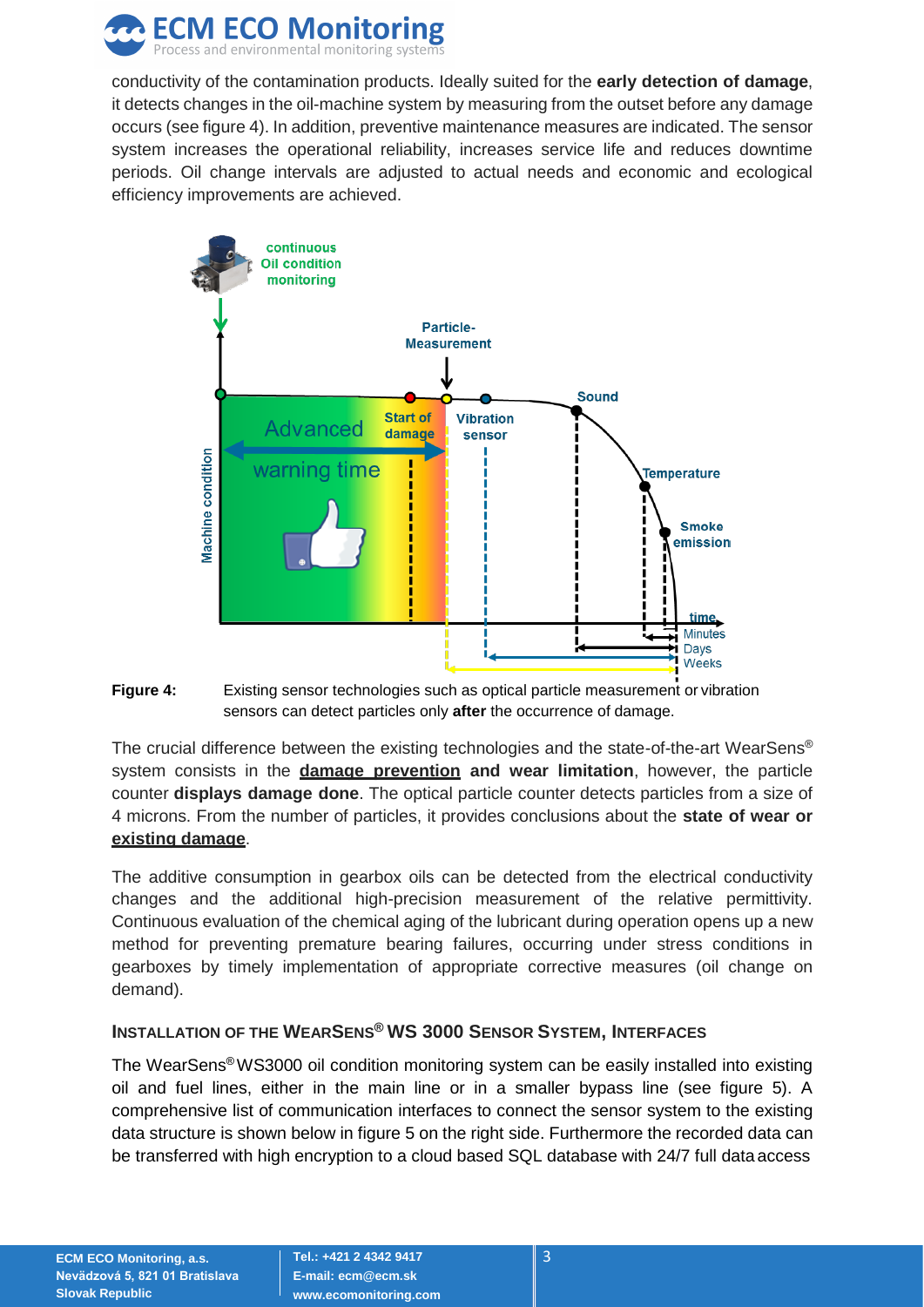

and graphical data visualization. Alarm notification will be send automatically in case of a threshold violation of the incoming data.



**Figure 5:** Installation scheme of the WearSens® WS 3000 sensor system.

### **BE PREPARED FOR INDUSTRY 4.0**

The cement industry is strongly working towards solutions for the technological advancements currently reshaping the industrial world: what is called Industry 4.0. Industry 4.0 is the fourth industrial revolution, where the brainpower that has gone into creating apps for smartphones is creating applications for smart factories (see figure 6).





Big data networks connecting people, machines, correlated sensor systems, processes, plants, and customers – are enhancing competitiveness globally and meeting rapidly changing customer demands. This process of digitalization and the growing requirements of correlated data sets new challenges for the condition monitoring in the cement production sector as well.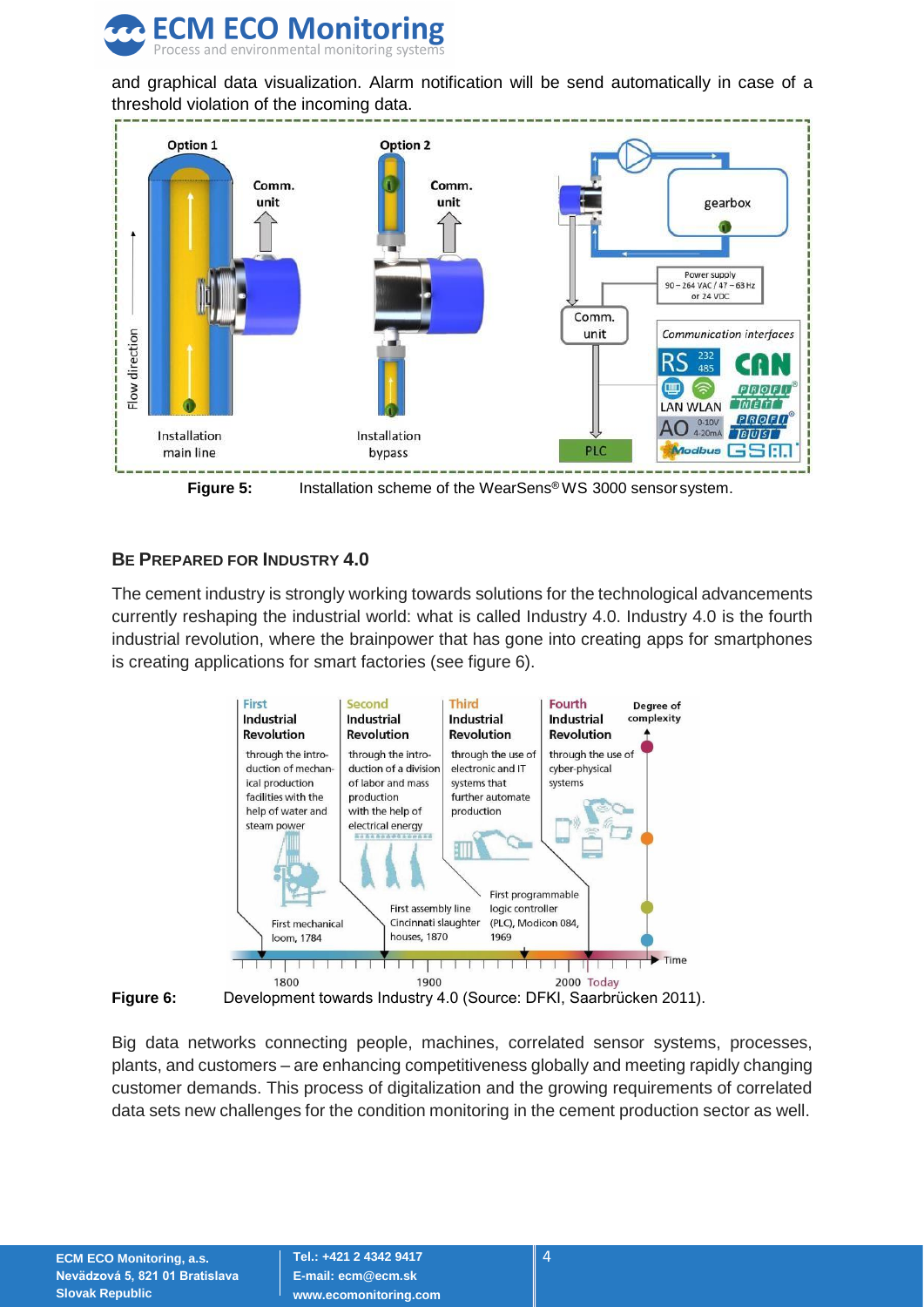

By combining the continuous oil condition monitoring with WearSens® together with online vibration monitoring it is possible to get a more comprehensive picture of the actual machine and oil condition in real time based on a correlated and connected data base, indicating offline laboratory check-up's – condition based. Identify problems much earlier and react in time. Have a closer look into your oil when it is performing abnormal. With WearSens® WS 3000 you are prepared for the industry 4.0.

### **WEARSENS® INDEX WS<sup>I</sup>**

The  $WS<sub>i</sub>$  model considers short, mid and long-term changes in the lubricant by continuous monitoring of the conductivity, relative permittivity and temperature over a time of several years with a high time resolution of < 45 seconds. Because of the measurement sensitivity and the high time resolution, critical operation conditions can be identified much earlier and a damage can be evaded with short term analysis.

The stress of the lubricant and the monitored machine itself is based on the environmental condition, machine fluctuation and settings resulting in instantaneous changes of the conductivity and relative permittivity and their gradients. Critical operation conditions result in an increased charge carrier generation and will change the conductivity and its gradient significantly. A big change in a short time period in the measured values leads to a high  $WS<sub>i</sub>$ signal; for example, a significant increase in the electrical conductivity in a short time period is an indication of an abrupt high load or depending on the increase in the conductivity a critical operation condition. Frequent critical operation conditions lead to faster degradation of the oil additive complex. An example for the time course of the WS<sub>i</sub> and temperature T of a gearbox is depicted in figure 7 below.





By using the WS<sub>i</sub> and the raw data as an indicator for the oil change on demand – condition based – the time interval of the oil exchange can be increased quite a lot due to the real condition of the oil: this will save money as a direct effect to the cement plant owner, preserve environment and resources. Furthermore, the short-term analysis can avoid critical operation conditions and prevent the gearbox from damage and unforeseen down times.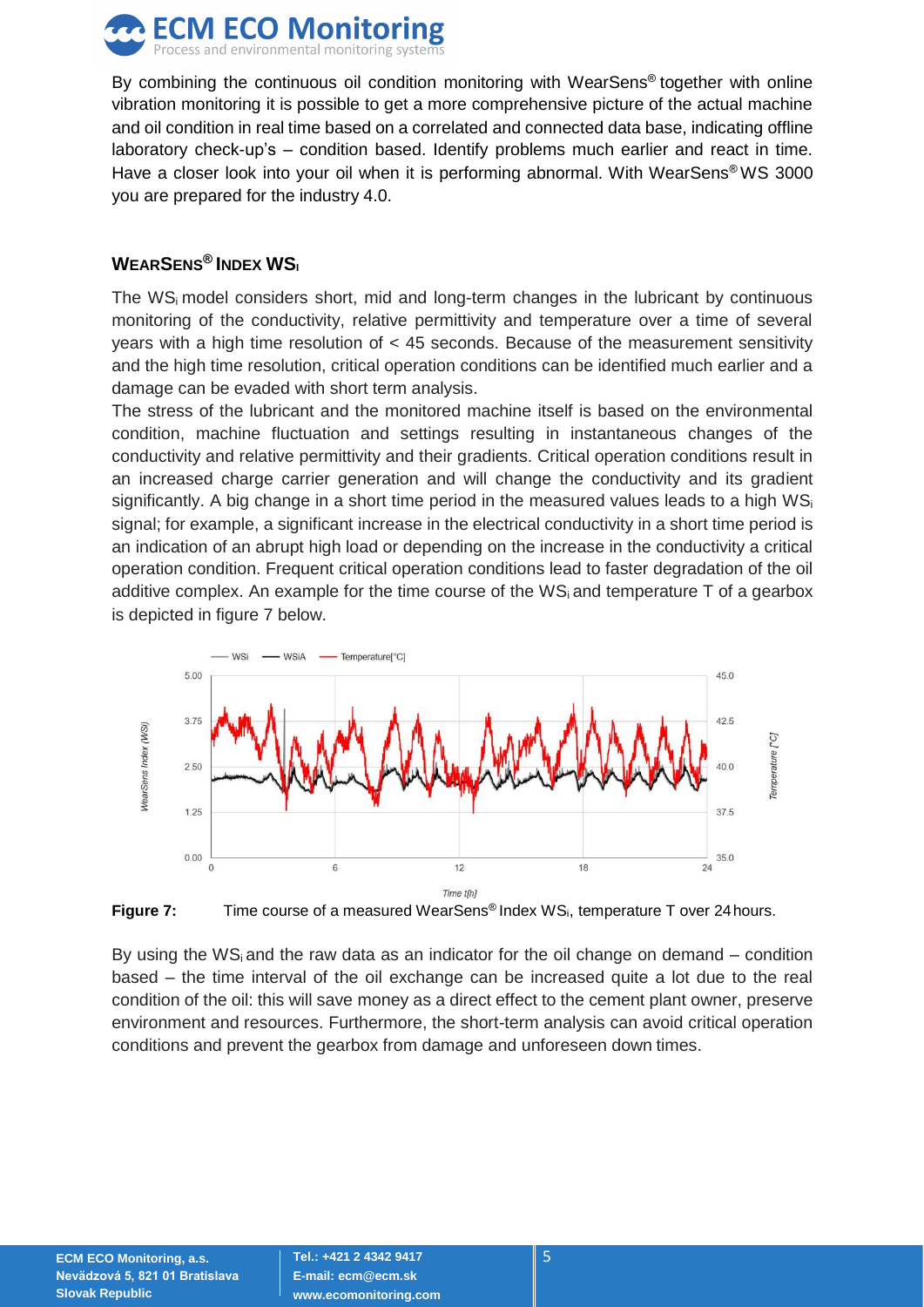

# **FIELD STUDY: FINGERPRINT OF THE OIL – OIL PARAMETERS COMPARED BEFORE AND AFTER AN OIL EXCHANGE**

In this study, the measured conductivity and temperature was compared before and after an oil exchange. Figure 8 shows the two curves of the temperature dependency of the electrical conductivity  $\kappa$  before (red) and after (green) the oil exchange. The significant difference between these two curves indicates the aging of the lubricant over time: in this specific example the operation time of the used oil was already > 7 years. The two curves in figure 8 can be used as a "fingerprint" of the oil. When the parameter electrical conductivity is changing from the green to the red curve, the time for the next oil change can be planned accordingly.



Electrical conductivity  $\kappa$  vs. temperature T



The analysis of the historical data from day 1 up to the actual condition provides information about the oil performance 24/7/365 all-around-the-clock. Abnormal behaviour can be identified easily by cross-correlation with other turbines with the same operation time. The machine stress (low, normal, critical) will alter the oil due to the additive consumption at the different loads. Keep track on the oil parameters and assign an offshore oil sample analysis on demand.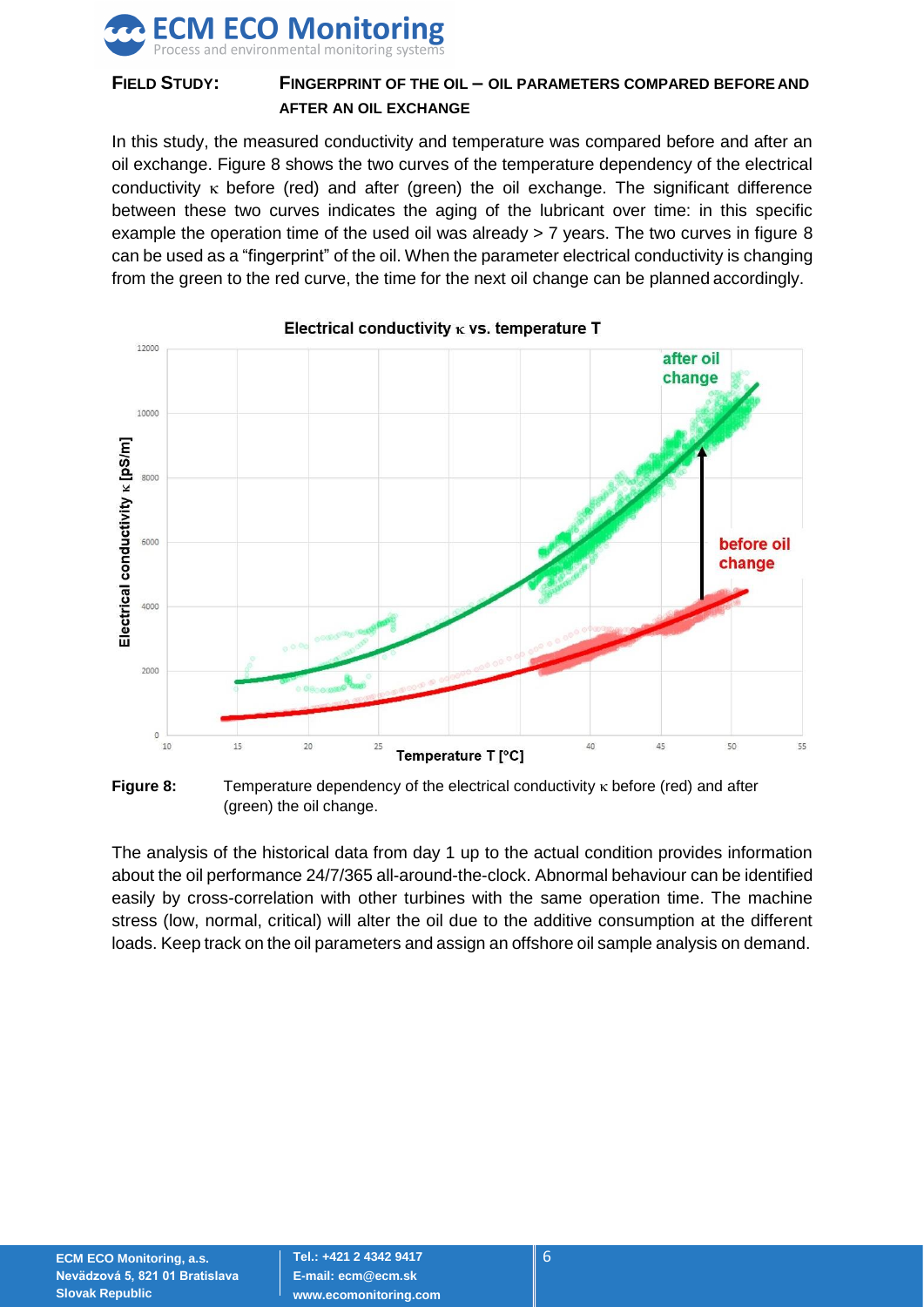

# **THE BENEFITS**



Prevent expensive downtimes and additional maintenance costs.



Comprehensive sensor analysis with cmc Instruments' cloud based condition monitoring solution, ready for industry 4.0.



Smart and proven tool for lower risk and more safety of the asset:

- o Temperature-compensated measurement system with patented adaptive temperature algorithm
- o More safety compared to the actual periodical offline oil analysis  $\rightarrow$  Online oil monitoring enables offline lab reports on demand.
- o Less risk for the end customer.



Extended oil change interval, first indication for an oil exchange on demand, condition based:

- o reduce costs,
- o increase life time,
- o preserve the environment,
- o protect resources.



Earliest identification of critical operation conditions (overload, contamination, …)

- o Longer operation time,
- o prevent damage and limit wear by early implementation of appropriate corrective measures,
- o continuous evaluation of component wear, the degradation of the additives and tribological layers as well as the pollution and aging of the lubricating oil



In the test and development phase of the gears and bearings on test benches, the sensor supplies essential statements on wear mechanisms. Correlation of test protocols results in component optimization.